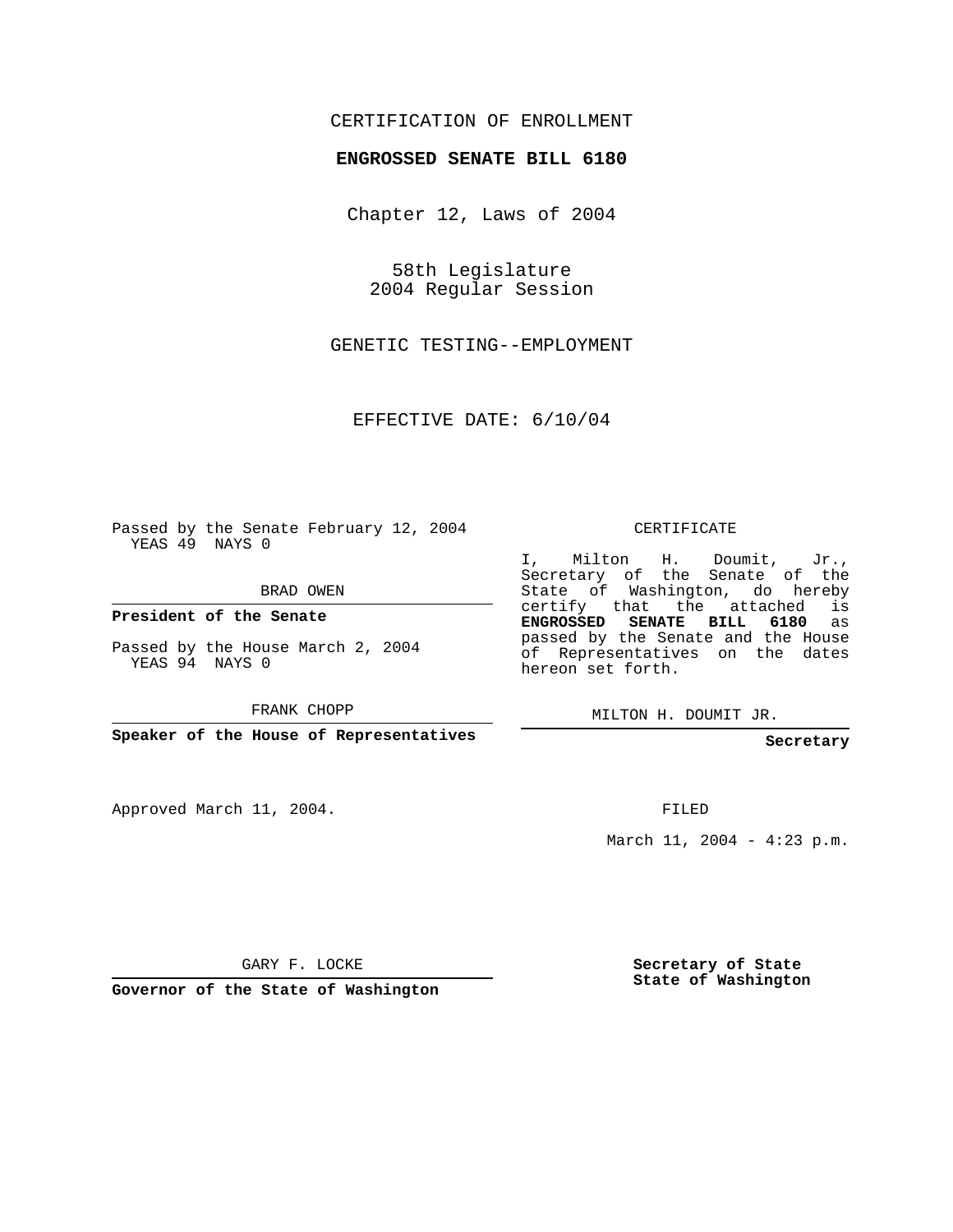## **ENGROSSED SENATE BILL 6180** \_\_\_\_\_\_\_\_\_\_\_\_\_\_\_\_\_\_\_\_\_\_\_\_\_\_\_\_\_\_\_\_\_\_\_\_\_\_\_\_\_\_\_\_\_

\_\_\_\_\_\_\_\_\_\_\_\_\_\_\_\_\_\_\_\_\_\_\_\_\_\_\_\_\_\_\_\_\_\_\_\_\_\_\_\_\_\_\_\_\_

Passed Legislature - 2004 Regular Session

## **State of Washington 58th Legislature 2004 Regular Session**

**By** Senators Franklin, Eide, Prentice, Kline, Fraser, Hargrove, B. Sheldon, Kohl-Welles, Fairley, Kastama, Regala, McAuliffe, Keiser, Shin, Jacobsen, T. Sheldon, Spanel, Roach and Rasmussen

Read first time 01/14/2004. Referred to Committee on Commerce & Trade.

1 AN ACT Relating to genetic testing as a condition of employment; 2 and adding a new section to chapter 49.44 RCW.

3 BE IT ENACTED BY THE LEGISLATURE OF THE STATE OF WASHINGTON:

 4 NEW SECTION. **Sec. 1.** A new section is added to chapter 49.44 RCW 5 to read as follows:

 It shall be unlawful for any person, firm, corporation, or the state of Washington, its political subdivisions, or municipal corporations to require, directly or indirectly, that any employee or prospective employee submit genetic information or submit to screening for genetic information as a condition of employment or continued employment.

 "Genetic information" for purposes of this chapter, is information about inherited characteristics that can be derived from a DNA-based or other laboratory test, family history, or medical examination. "Genetic information" for purposes of this chapter, does not include: (1) Routine physical measurements, including chemical, blood, and urine analysis, unless conducted purposefully to diagnose genetic or